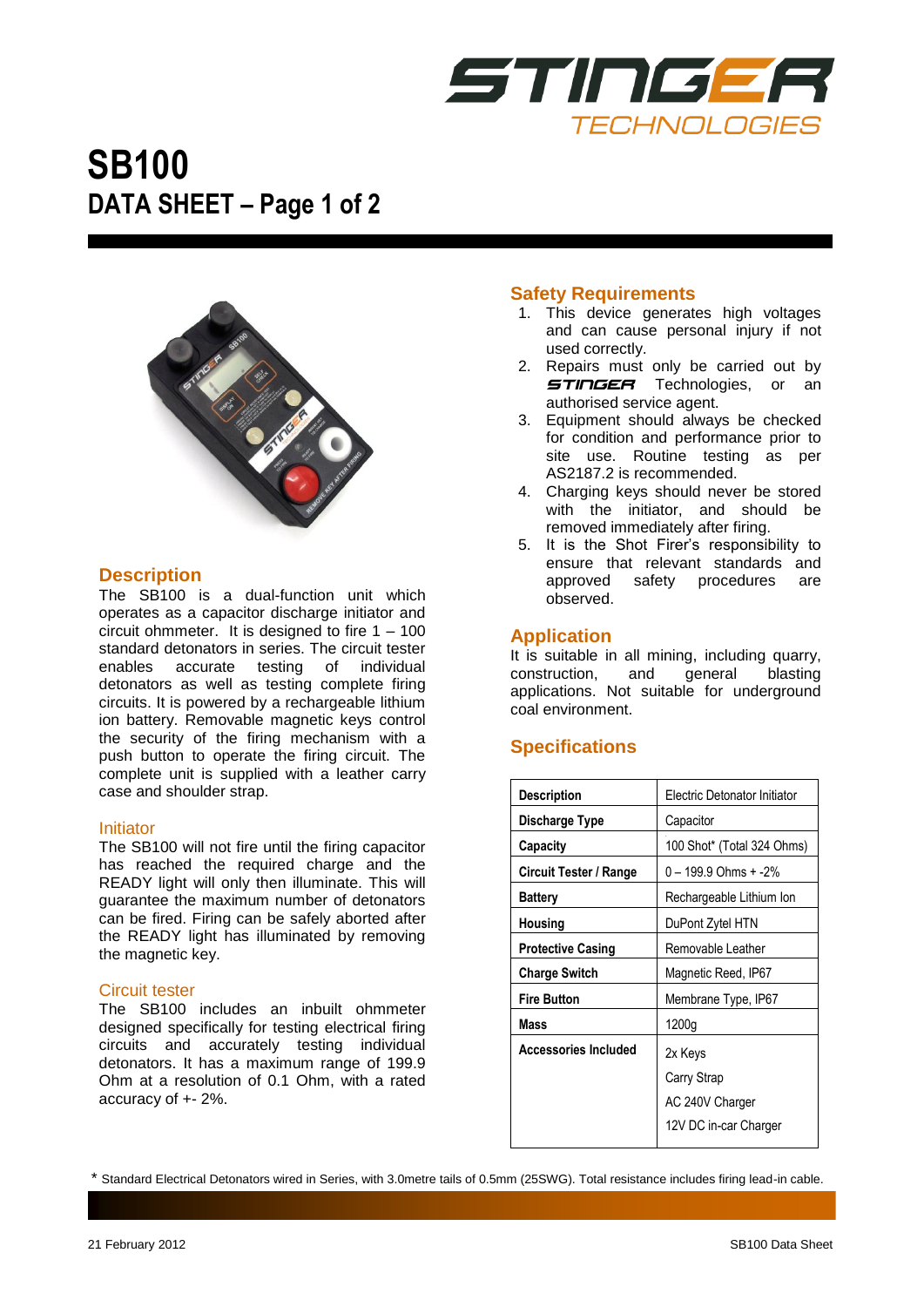

# **SB100 DATA SHEET – Page 2 of 2**

#### **Battery/Charger**

The *STINGER* **SB100** has an embedded rechargeable Lithium Ion battery pack. Battery performance will depend on usage and time between charges.

Ensure the battery is fully charged before first use, and when fully discharged.

The Lithium Ion battery has a charge status indicator near the charger socket on the rear.

#### **Recommendations for Use**

The *STINGER* **SB100** has been carefully developed and tested to provide reliable performance.

Following these simple steps will ensure the best results:

- 1. Keep the unit in a clean, dry, protected environment. Handle it with care.
- 2. Ensure the unit is only used by approved persons.
- 3. Ensure the battery has sufficient charge before use. Recharge the battery pack until charge indicator goes green *(up to 24hrs if completely flat).*
- 4. Always follow instructions on the rear of the unit.

### **CAUTION: THIS UNIT MUST ONLY BE USED BY APPROVED PERSONNEL.**

## **Disclaimer**

The information in this data sheet is accurate at time of publication in February 2012. It is the user's responsibility to review the information based on their own context to determine if the product is suitable for their purposes.

#### **NO USER SERVICEABLE PARTS INSIDE**

*STINGER* **Technologies** 12 Juna Drive, Malaga, Western Australia, 6090

T +61 8 9244 4628

www.stingertechnologies.com.au [info@stingertechnologies.com.au](mailto:info@stingertechnologies.com.au)